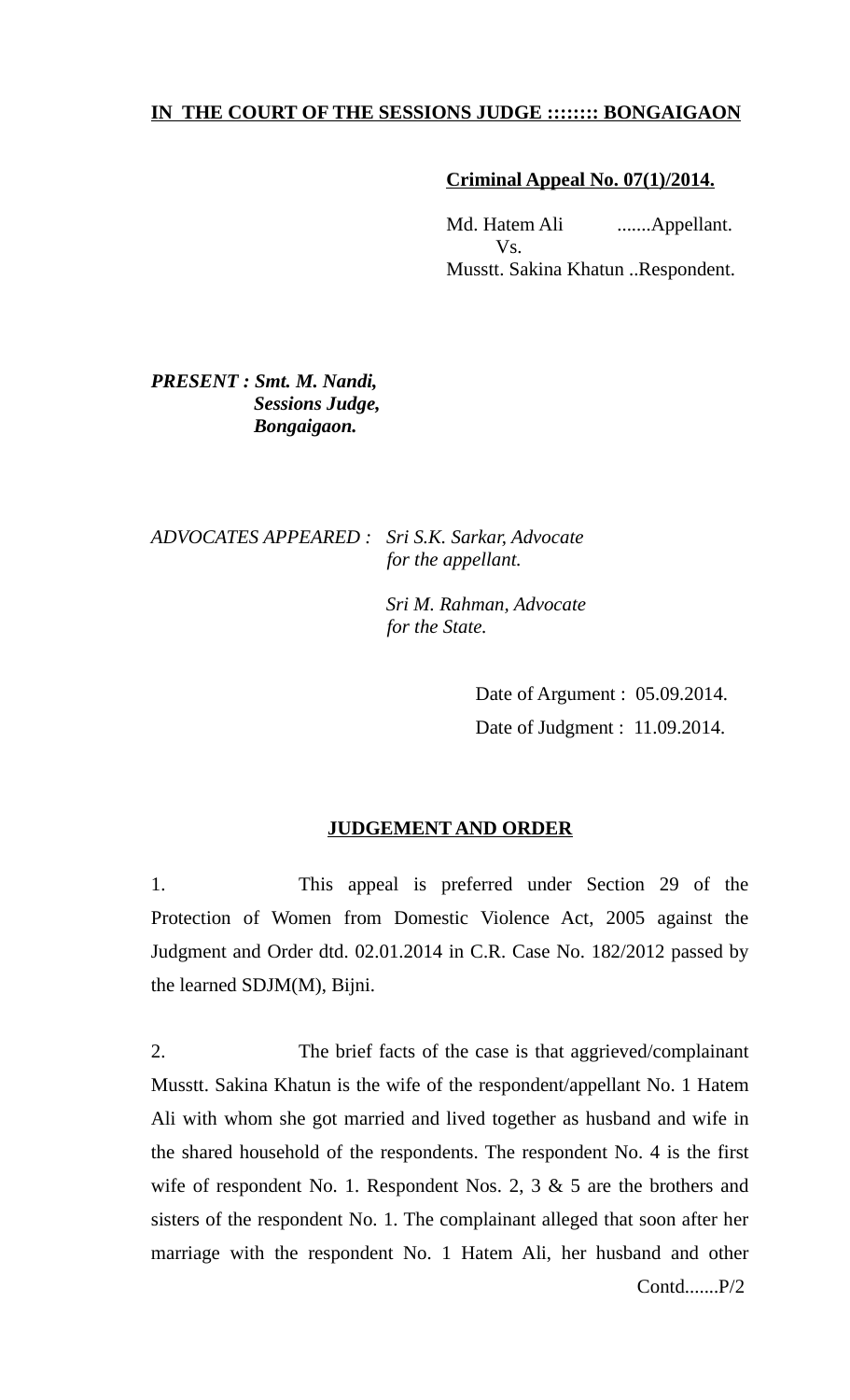respondents started to torture her both physically as well as mentally on demand of dowry. On 05.12.2012 they demanded Rs. 25,000/- and she has been tortured by the respondents mercilessly and drove out her from the shared household of the respondents. After that she returned back to the house of her father and her poor father went to the house of the respondent to resolve the matter but the respondents refused to accept her for not fulfilling their demand. The complainant also alleged economic violence like not providing adequate food, clothes, medicines, etc. It is further alleged that the respondents used to insult her for not bringing adequate dowry and also levelled accusation on her character. Under such circumstances, the aggrieved/complainant has filed the instant petition U/S 12 of Protection of Women from Domestic Violence Act, 2005 seeking maintenance order U/S 20, residence order U/S 19, protection order U/S 18, monetary relief such as grant of damage and compensation U/S 22 of the act apart from other reliefs as the Court may deem fit and proper. After completion of the trial, learned SDJM(M), Bijni allowed the monetary relief, maintenance allowance and residence order in favour of the aggrieved/complainant.

3. Being highly aggrieved and dissatisfied with the said Judgment and Order dated 02.01.2014 in C.R. 182/12 passed by learned SDJM(M), Bijni, respondent/appellant No. 1 has preferred this appeal on the following grounds:-

- a) For that the learned Court of SDJM, Bijni has committed an error in passing the order and judgment and order against the appellant.
- b) For that the learned Court of SDJM did not apply his judicious mind while passing the order and judgment and order and came to an erroneous finding.
- c) For that the learned trial Court did not appreciate the evidence on record in its proper perspective and formed an opinion arbitrarily and illegally.
- d) For that the learned trial Court did not appreciate the facts Contd.....P/3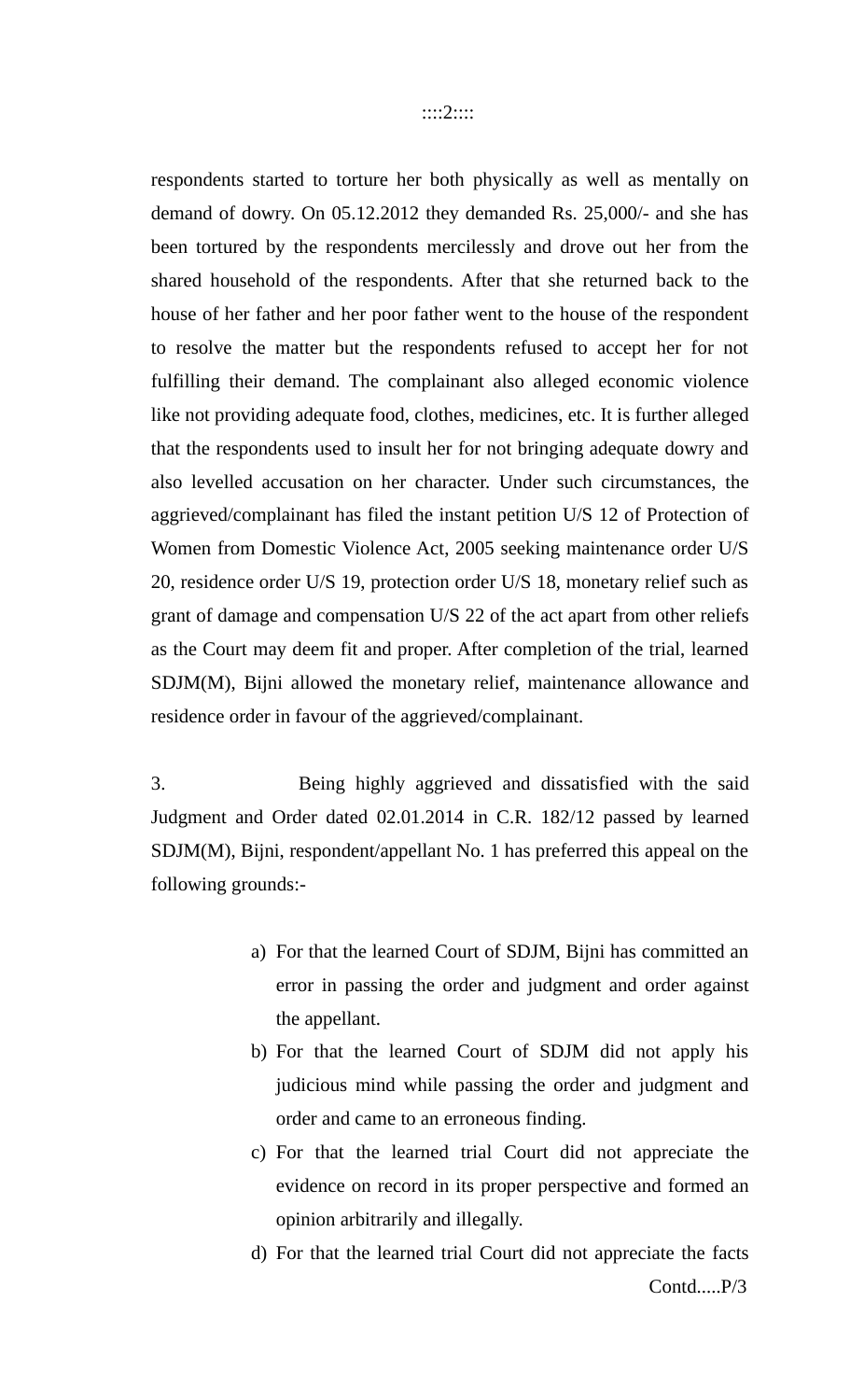#### ::::3:::

and circumstances of the case and passed the impugned order and judgment in perfunctory manner.

e) For that the impugned order and judgment passed by the learned trial Court is one sided, un-judicious, illegal and is based on erroneous findings and is liable to be set aside.

4. I have heard the argument advanced by learned counsel of both sides. I have also perused the judgment and order passed by learned SDJM(M), Bijni and I have also perused the evidence of the witnesses recorded by the learned trial Court.

5. It is an admitted fact that the aggrieved/respondent Sakina Khatun is the second wife of the appellant and they have resided in a shared household alongwith other respondents and Respondent No. 4 in C.R. Case No. 182/2012 is the first wife of the appellant. It is alleged in the complaint petition that the respondent/victim Sakina Khatun was tortured by the appellant and his family members soon after her marriage on demand of dowry articles. They demanded Rs. 25,000/- and drove her out from his house. Subsequently though she visited the house of appellant to lead conjugal life with him, but they refused to take her back to their house without fulfilling the demand of dowry. Though the fact of demand of dowry and physical torture was denied by the appellant but to prove the fact in question, no such witnesses were produced. On the other hand, the father of the complainant, PW 2 and PW 3 Joynuddin, who is the adjacent neighbour of father of Sakina, proved the fact of demand of dowry and physical torture. It is also an admitted fact that after driving her out Sakina took shelter in the house of her father. The appellant admitted the fact while he was cross-examined by the learned counsel that the complainant is his legally married wife but for last one year she was staying in the house of her parents. He did not provide any maintenance to his wife. He also did not take any steps to take back his wife to his house. Though the appellant stated that he sent some persons to bring back his wife to his house but she refused to come back, but the persons who had been sent by him are not examined Contd......P/4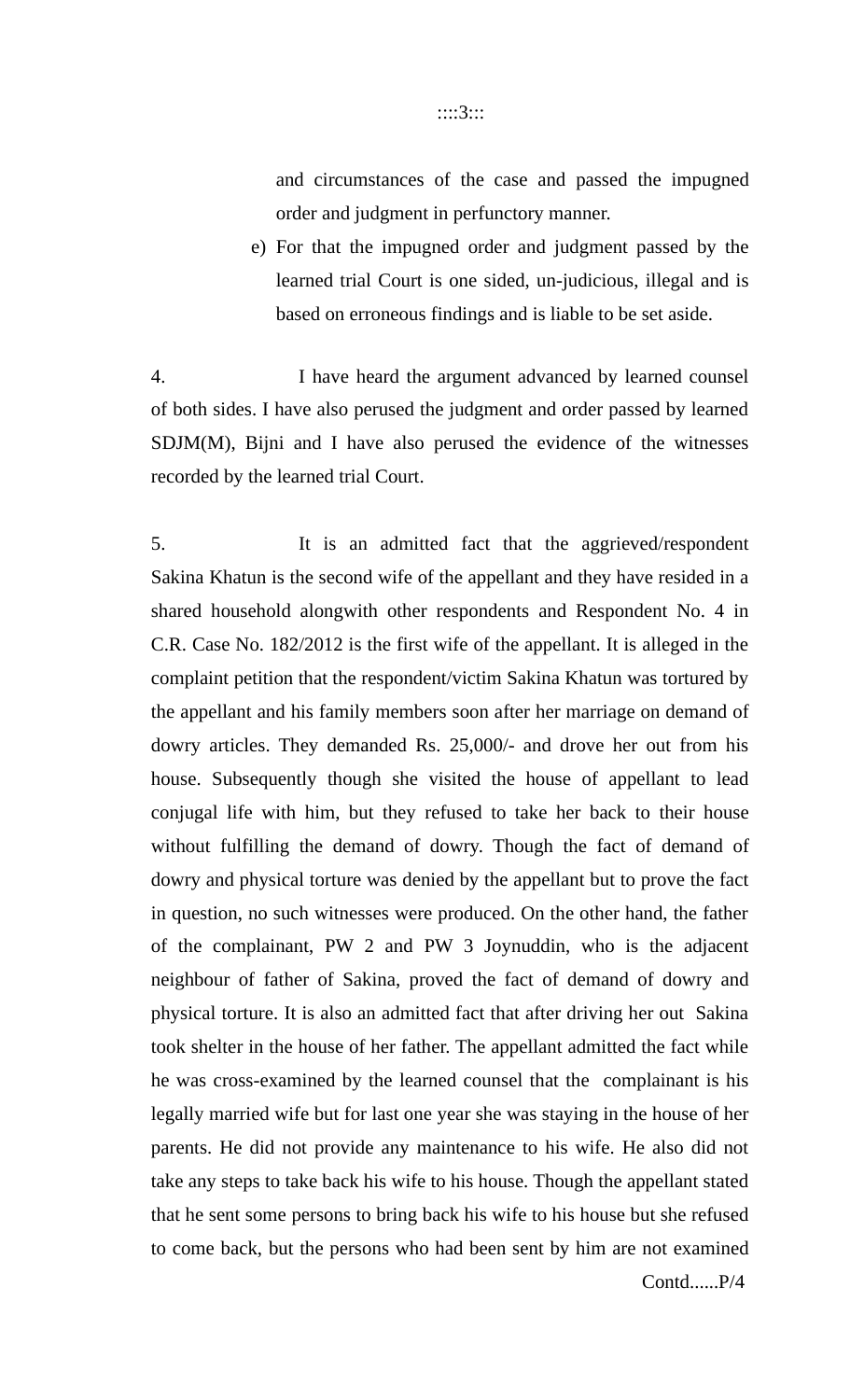in this case to prove the fact in question. Other witnesses examined by the appellant specifically stated that they did not know anything what had happened between the husband and wife. DW 3 also admitted that there was village mel regarding the disputes between the appellant and the respondent. He also stated that the father of the complainant requested him to settle the matter between the appellant and the respondent.

6. From the evidence of the appellant, it reveals that there was dispute between the husband and wife and the complainant was compelled to leave the house of her husband and took shelter in the house of her parents. Regarding torture and demand of money, the complainant also filed another case against her husband in Manikpur P.S. for which the appellant was arrested and remained in jail hazot.

7. Considering the facts and circumstances of the case, I am of the opinion that learned SDJM(M), Bijni has rightly passed the Judgment and Order by holding that inflicting physical torture, compelling a woman to take shelter in parental home leaving the shared household, deprivation of woman from maintenance clearly constitutes domestic violence. The monetary relief and the maintenance allowance and the other directions passed U/S 18 restraining the respondent/appellant from committing domestic violence of any sort in near future and residence order U/S 19 are as per provision of law and justifiable. As such, the Judgment and Order needs no interference.

#### **O R D E R**

8. In the result, the appeal is dismissed. The Judgment and Order dated 02.01.2014 passed by learned SDJM(M), Bijni is upheld. There is no order as to cost.

9. Send back the case record with a copy of this Judgment Contd......P/5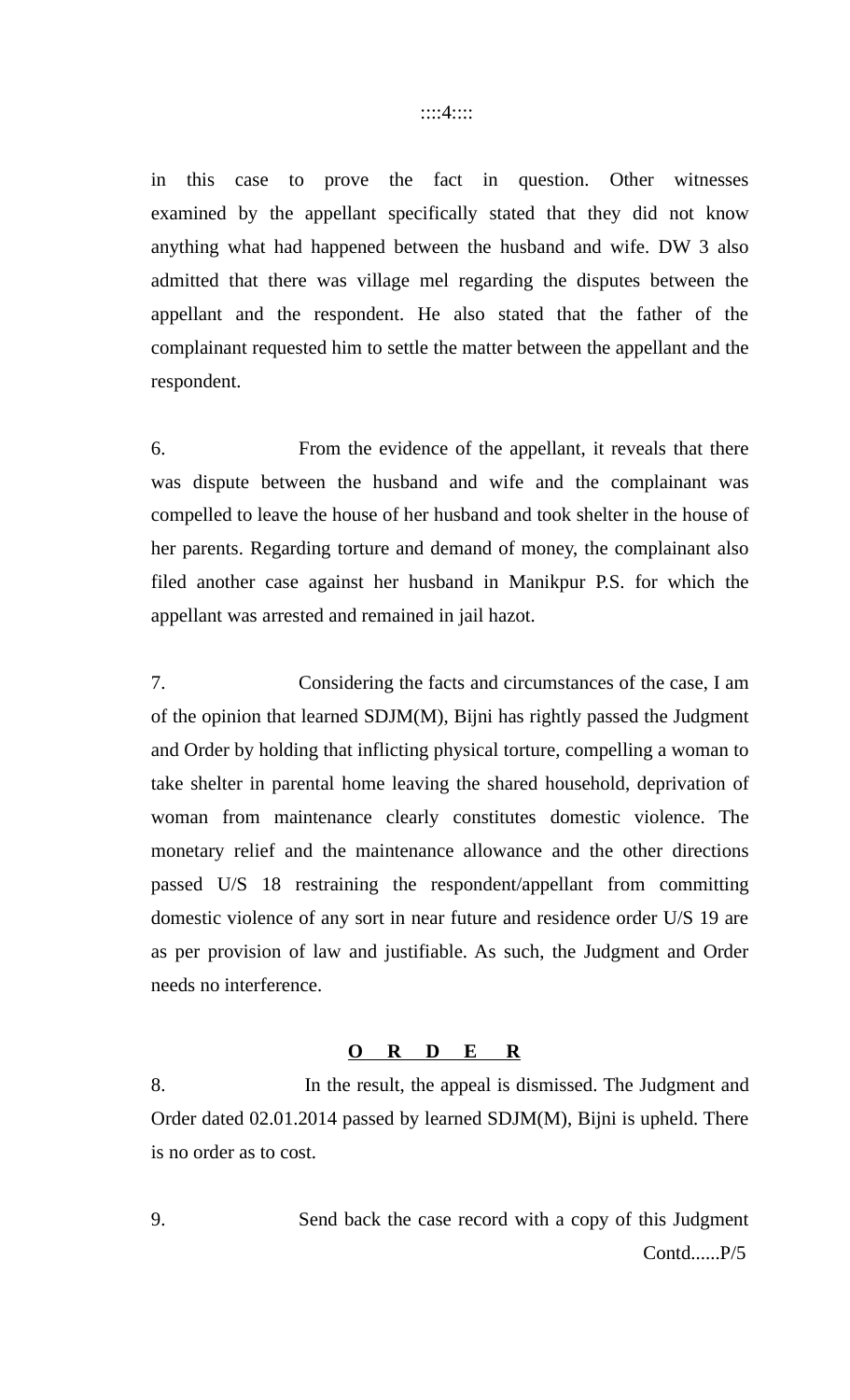::::5::::

and Order to the learned Court below.

Given under hand and the seal of the court on this *11th* day of *September, 2014.*

*Dictated and corrected by me,*

 *( M. Nandi ) Sessions Judge, Bongaigaon.*

 *( M. Nandi ) Sessions Judge, Bongaigaon.*

\*\*\*\*\*\*\*\*\*\*\*